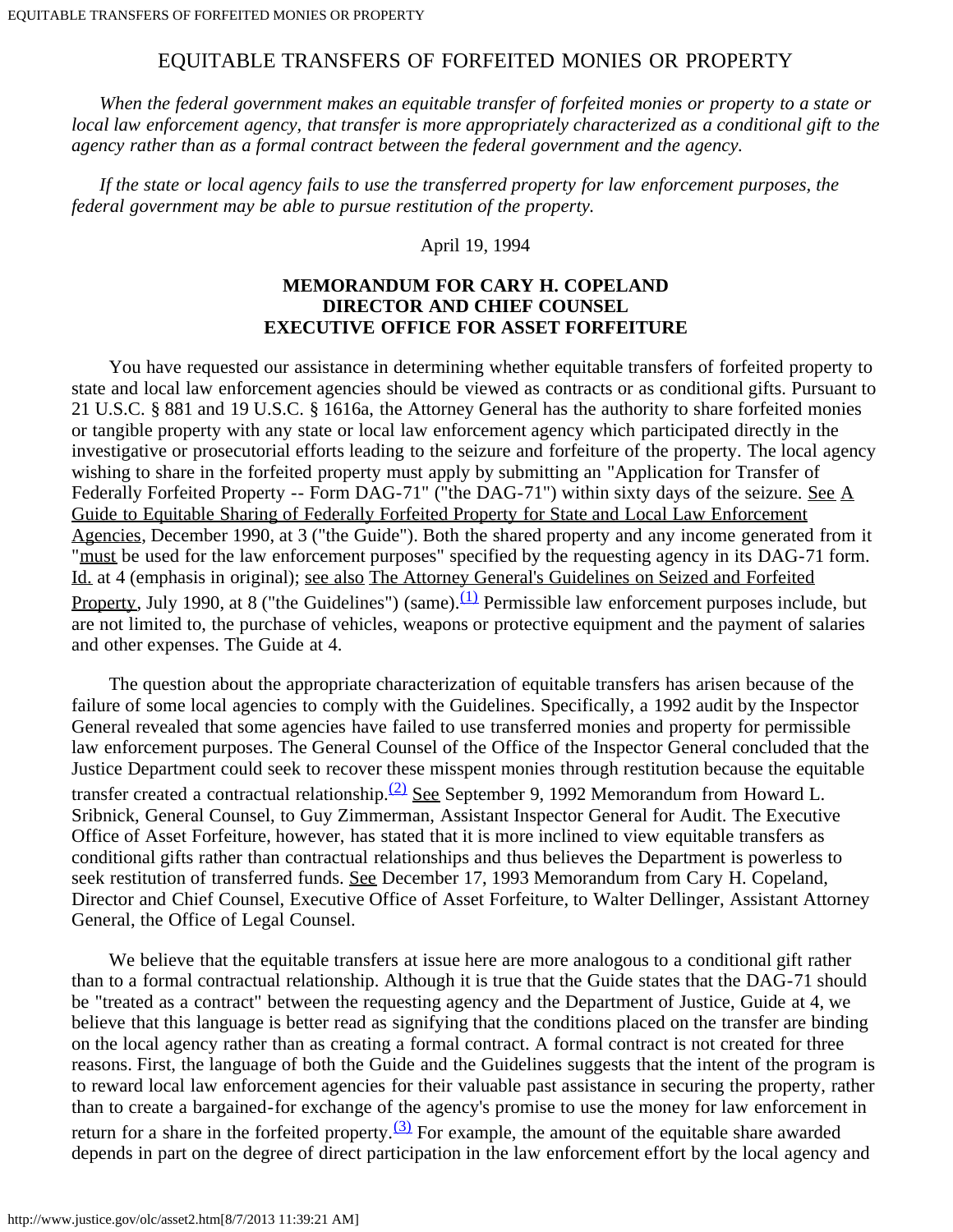## EQUITABLE TRANSFERS OF FORFEITED MONIES OR PROPERTY

on whether the local agency provided unique or indispensable assistance. Guidelines at 9. A promise to reward past conduct is not sufficient to create a contract under settled principles of contract law. Restatement (Second) of Contracts § 86 (1981). Second, the absence of bargained-for legal detriment on the part of the requesting agency suggests that the relationship created is that of a conditional gift rather than a formal contractual relationship. Even though the requesting agency promises not to use the money for any purpose other than that specified in the request, this is not an example of a promise not to do something the agency would otherwise have the right to do. Finally, neither the DAG-71 form nor the Guidelines suggest that the federal government is ever bound to make the requested transfer. See, e.g., Guidelines at 1 (Guidelines are not intended to create any rights on behalf of claimants or petitioners).

 It is also our belief, however, that the conclusion that an equitable transfer is a conditional gift does not necessarily preclude the federal government from seeking restitution of transferred funds being used for non-law enforcement purposes. As an initial matter, it is clear that a promise to use the transferred property for law enforcement purposes is in fact a condition of receiving an equitable share from the federal government. See, e.g., DAG-71 (requiring requestor to certify that property will be used for law enforcement purpose stated); Guidelines at 8 (stating that all property transferred shall be used for law enforcement purposes). The DAG-71 further reinforces the interest of the federal government in ensuring that the money is used for law enforcement purposes by requiring the local agency to certify that it will report on the actual use of equitably shared property upon request. In addition, the Guidelines make plain that "the integrity of the entire forfeiture program depends upon the faithful stewardship of forfeited property and the proceeds thereof." Guidelines at 1. Permitting local agencies to use the proceeds of forfeited property for any purpose whatsoever would undermine the integrity of the program.

 The fact that the Department has placed such a clear condition on the use of funds received under the equitable sharing program and has reserved the right to confirm that an agency uses transferred funds as promised suggests that the Department did not intend to pass unconditional control of the funds to the local agency. Instead, it appears that the Department intended to make a conditional gift, which remains in effect only so long as the gift is being used for its intended purpose. "A gift may be conditioned upon the donee's performance of specified obligations . . . . If the obligation is not performed, the donor is entitled to restitution." Ball v. Hall, 274 A.2d 516, 520 (Vt. 1971). In the analogous context of federal grants to state and local agencies, courts have stated that the federal government may use principles of restitution to recover monies that were granted for specific purposes and then used in contravention of those purposes, even in the absence of statutory authority expressly permitting such recovery. See, e.g., West Virginia v. Secretary of Educ., 667 F.2d 417, 419 (4th Cir. 1981) (per curiam); Mount Sinai Hosp. v. Weinberger, 517 F.2d 329 (5th Cir. 1975), cert. denied, 425 U.S. 935 (1976). But see 1 Richard B. Cappalli, Federal Grants and Cooperative Agreements § 8:15, at 80-82 (1982) (suggesting that federal agency may have forfeited its right to recover improperly used funds if it has not established a right to recovery in the grant agreement or in duly promulgated regulations).  $(4)$  Restitutionary remedies are available because, although not a formal contractual relationship, federal grant programs are nonetheless "much in the nature of a contract: in return for federal funds, the [grantee] agree[s] to comply with federally imposed conditions." Pennhurst State School v. Halderman, 451 U.S. 1, 17 (1981).

 Whether to pursue restitution against local agencies misusing funds transferred to them under the equitable sharing program is a policy question not suited for resolution by this office. We mean to suggest only that a right to recover misspent funds on a restitution theory may well be supportable under current case law. Please let us know if we may be of any further assistance.

## Walter Dellinger Assistant Attorney General

<span id="page-1-0"></span><sup>1</sup>Both the DAG-71 form and its accompanying instructions also state that all assets transferred must be used for the law enforcement purpose specified in the request.